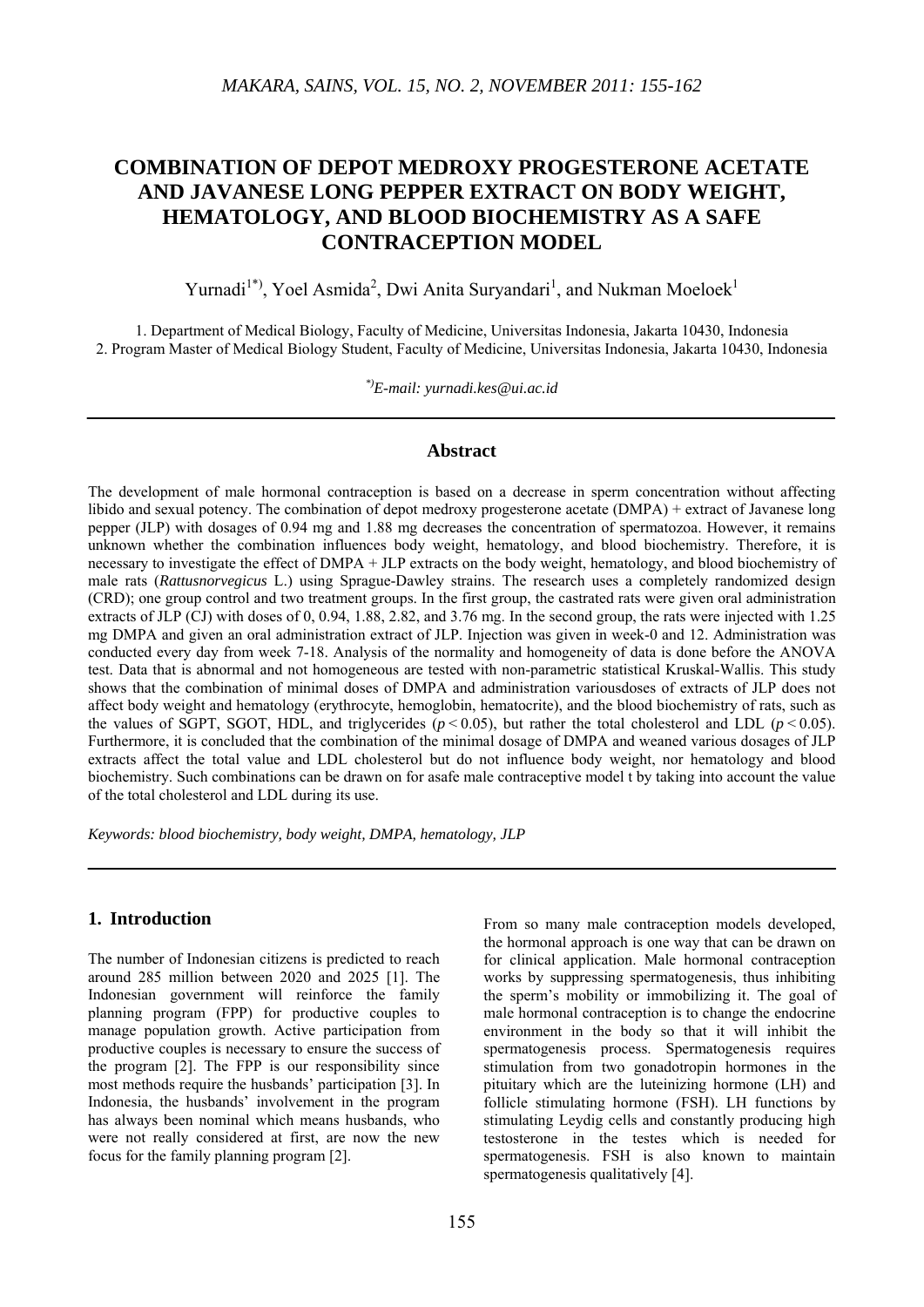An androgen intake, one of which is testosterone, can suppress gonadotropin and the amount of sperm in normal men. However, additional progestin can increase the effectiveness of hormonal contraception. Additional depot medroxy progesterone acetate (DMPA) in the use of testosterone enanthate (TE) in a single dosage can induce azoospermia. Besides that, additional progestin can inhibit spermatogenesis and minimize the use of testosterone [5].

Based on Moeloek *et al*., [6] research, injecting Indonesian men with 500 mg testosterone undecanoat (TU) within a 6 week interval, and 250 milligram (mg) DMPA within 12 weeks tresulted in a drastic decrease in sperm concentration of about 99.95% with 80% severe oligozoospermia and about 20% with less than 0.1 million/mL sperm concentration.

Based on the conducted researches, the DPMA single dosage is effective in inhibiting spermatogenesis, but the problem was that DMPA also inhibits the testosterone secretion in the testes. As a result, the compositon in the plasma would decrease, and libido and sexual potential would be disturbed. This observation made experts interested in combining DMPA with androgen, such as TE. DMPA inhibits spermatogenesis by inhibiting gonadotropin pituitary secretion, while TE replaces the missing endogen testosterone—as a result of DMPA which would reinforce the inhibition of gonadotropin secretion [7-8]. In Yurnadi *et al*., [9] research, the minimal dosage of DMPA injections in male rats of the Sprague-Drawley strain can decrease fertility and positively impact the sperms' concentration, viability, and testosterone hormonal level. Moreover, the minimum dosage of DMPA injections given to the male rats did not influence body weight and blood chemicals, such as eritrocytes, hemoglobin, hematocrite, HDL, LDL, total cholesterol, SGOT, SGPT, and triglicerydes [10].

Besides modern medicines that have been used as androgen substitutes, natural kinds of androgen in herbs could also be used. One herbs which has an androgen composition is Javanese long pepper (JLP) (*Piper retrofractum* Vahl). Empirically, JLP has been used to treat impotency, weak stomach, and sweat secretion [11]. A number of herbal manufacturers have been using JLP as its herbal ingredient. The amount of JLP used as an ingredient is around 10-15% [12].

Based on the research conducted by Sa'roni *et al*., [12] infusion of JLP with 2.1 mg per 10 grams (g) of the rats' body weight showed there were androgenic and anabolic effects. The research conducted by Isnawati *et al*., [13] also showed that JLP extracts which were tested with the Ames method did not show a mutagenic effect so they were safe to be consumed. Next, Wahjoedi *et al*., [11] studied the 70% ethanol extracts of JLP regarding its androgenic effect on male rats with a dosage of 3.75 mg/100 g to body weight to see whether it has more or less the same response with the metiltestosterone (Andriol) standard material with a 500 mg/100 g dosage to body weight.

Moeloek *et al.*, [14] conducted clinical trials on JLP extracts on hypogonadalmen and showed that a dosage of 100 mg/day of JLP extract scan increase the blood testosterone levels in 7 out of 9 male volunteers and increase the frequency of coitus. The results of counting the number of sperm demonstrated at day-30 an increase in the concentration of sperm in the male volunteers given JLP extracts. The concentration of sperm remained high after treatments were stopped (day 60). The monitoring of prostate specific antigen (PSA) and blood bio chemicals of revealed that the safety level of JLP extract usage is at a dosage of 100 mg/day for nine hypogonadalmen.

Giving a single dosage of DMPA could suppress spermatogenesis and did not influence body weight, hematology, and blood biochemistry. However, it could also inhibit testosterone secretion, and thus result in a decrease of libido and create potential sexual disorders. On the other hand, JLP was proven effective in increasing the level of testosterone hormone in the blood. Therefore, further research is required to discover whether the combination of the minimum dosage of DMPA (1.25 mg) and optimal dosage of JLP could affect body weight, hematology, and blood biochemistry by using rats as the animal model.

# **2. Methods**

**Material and research tools.** Fertile two-month old healthy male rats of the *Sprague-Dawley* strain weighing 200-250 g, food and drinks for rat, cages, sawdust bedding, drinking bottles, physiolocical NaCl, DMPA (depogeston 50 mg), testosterone hormonal kits, haematology and biochemistry kit, George'ssolution, aquabides, shaved ice, measuring glasses, therumo syringe 1 mL and 5 mL, improve Neubauer, surgical instrument 1 set, 1.5 mL Eppendorf tube, 15 mL falcon tube, Finn pipette, yellow and blue tip, transfer pipettes, rat body weighing, refrigerator, rat holder, microscope, labels, calculators, stationery, computers, and so forth.

**Experimental design.** The research used a completely randomized design (CRD) with equal size samples consisting of two major treated groups and one control group without treatment. The first treatment group is castrated rats and JLP extracts weaned at a dosage of 0 mg (placebo), 0.94 mg, 1.88 mg, 2.82 mg and 3.76 mg. In the second treatment group, the rats were injected with a dosage of 1.25 mg DMPA and combined with various doses of JLP extracts i.e. 0 mg (placebo), 0.94 mg, 1.88 mg, 2.82 mg and 3.76 mg. The number of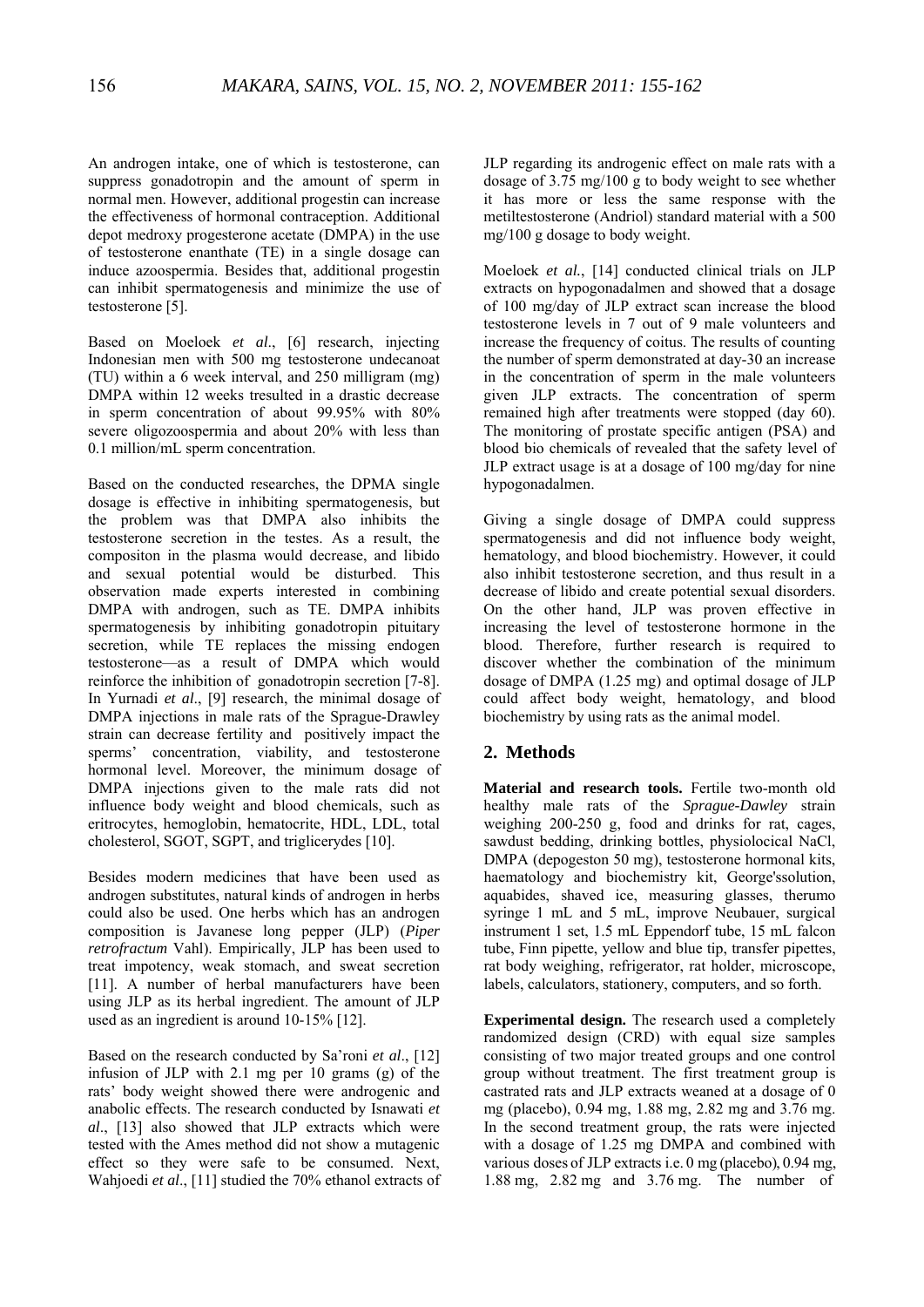**Table 1. Experimental Design** 

| Repeated | Control Rat | <b>Castrated Rat</b> |   |  |              |                 | Rat injected with DMPA (1.25 mg) |  |  |  |      |
|----------|-------------|----------------------|---|--|--------------|-----------------|----------------------------------|--|--|--|------|
|          |             | CJ 0                 |   |  |              | CJ <sub>4</sub> | CJ 0                             |  |  |  | CJ 4 |
|          |             |                      |   |  |              |                 |                                  |  |  |  |      |
|          |             |                      |   |  |              |                 |                                  |  |  |  |      |
|          |             |                      |   |  | $\checkmark$ |                 |                                  |  |  |  |      |
|          |             |                      | ✓ |  | $\checkmark$ |                 |                                  |  |  |  |      |
|          |             |                      |   |  |              |                 |                                  |  |  |  |      |

(Notation: CJ 0 = JLP 0 mg; CJ 1 = JLP 0.94 mg; CJ 2 = JLP 1.88 mg; CJ 3 = JLP 2.82 mg; CJ 4 = JLP 3.76 mg)

replications is 55 rats with 5 rats per group [15]. The design of the study can be seen in Table 1.

**Treatment of experimental animals.** The rats were injected with 1.25 mg DMPA at a pre determined dosage. Injection was into the rat's right or left thigh. Injections were done twice. The first injection was don eat week-0 and the second injection was performed at week 12. Treatments of JLP extracts started at the<sup>7th</sup> week in accordance with dosages as listed in Table 1. Weaned JLP extracts were given until the 18th week and the amount of JLP extracts weaned were adjusted with the weight of the rats. Then the rats were cared for until the 18th week to optimize the androgenic effects of JLP on those that had been castrated and injected with DMPA.

**Data collecting**. Six weeks post injection of the second DMPA, the rats were anesthetized with ether and prepared for data retrieval. Blood sampling used a 5 mL terumo syringe in the jugular vein. Parameters observed in this study include body weight, hematology (erythrocyte, hemoglobin, hematocrite) and blood biochemistry (total cholesterol, HDL, LDL, SGOT, SGPT, and triglycerides).

**Statistical analysis.** Samples of each parameter were evaluated by using the following statistic analysis: 1) Kolmogorov Smirnov test for normality and homogeneity of variance test, 2) Data were analyzed using analysis of variance (ANOVA) test for normally distributed and homogeneneity variance. If the obtained value of  $p < 0.05$  Bonferroni test is carried out. Data that is not normally distributed and/or not homogenous in variety (after data transformation) are performed under a non-parametric Kruskal-Wallis test. If the obtained value is  $p < 0.05$ , post hoc analysis will be conducted with the Mann-Whitney test [16].

#### **3. Results and Discussion**

Rats' body weight during treatments (In the first, second**,** and third treatment**).** The result of the average body weight of rats in the first months of the combination of DMPA and JLP extracts can be seen in



**Figure 1. The Average Body Weight of Rats in the First Month Within the Controlled Rat Group, Castration Group, and DMPA at 18 Week Postinjection of DMPA and Weaned Various Dosages of JLP Extracts. Description: CJ 0 = 0 mg JLP Extracts; CJ 1 = 0.94 mg JLP Extracts; CJ 2 = 1.88 mg JLP Extracts; CJ 3 = 2.82 mg JLP Extracts; CJ 4 = 3.76 mg JLP Extracts, Kontrol (** $\boxdot$ **)**, Kastrasi CJ0 ( $\boxdot$ ), Kastrasi CJ1 ( $\boxdot$ ), Kastrasi CJ2 (II), Kastrasi CJ3 ( $\Box$ ), Kastrasi CJ4 ( $\boxtimes$ ), **DMPA CJ0 (2), DMPA CJ1 (H), DMPA CJ2 (S), DMPA CJ3 (** $\square$ **), DMPA CJ4 (** $\square$ **)** 

Figure 1. Based on the test for normality and homogeneity of data, it is known that the body weight of rats in the first months of treatment is distributed normally  $(p = 0.070)$  and is of homogeneous variance  $(p = 0.271)$ . Result of ANOVA tests obtained  $p = 0.018$ . Furthermore, the Bonferroni test of the average data known showed that there is no significant difference in the average body weight of rats between the controlled group and the treatment group ( $p > 0.05$ ).

Figure 2 shows that the calculation of the average body weight of rats in the second month is a combination of DMPA and JLP extracts. Normality and homogeneity test results indicate that the body weight of rats in the second month of treatments were distributed normally  $(p=0.200)$  and were homogeneous in variety  $(p=0.362)$ . Results of ANOVA test obtained  $p=0.047$ . Furthermore, the Bonferroni test of the average data shows that there is no significant difference in the average body weight of rats among the controlled group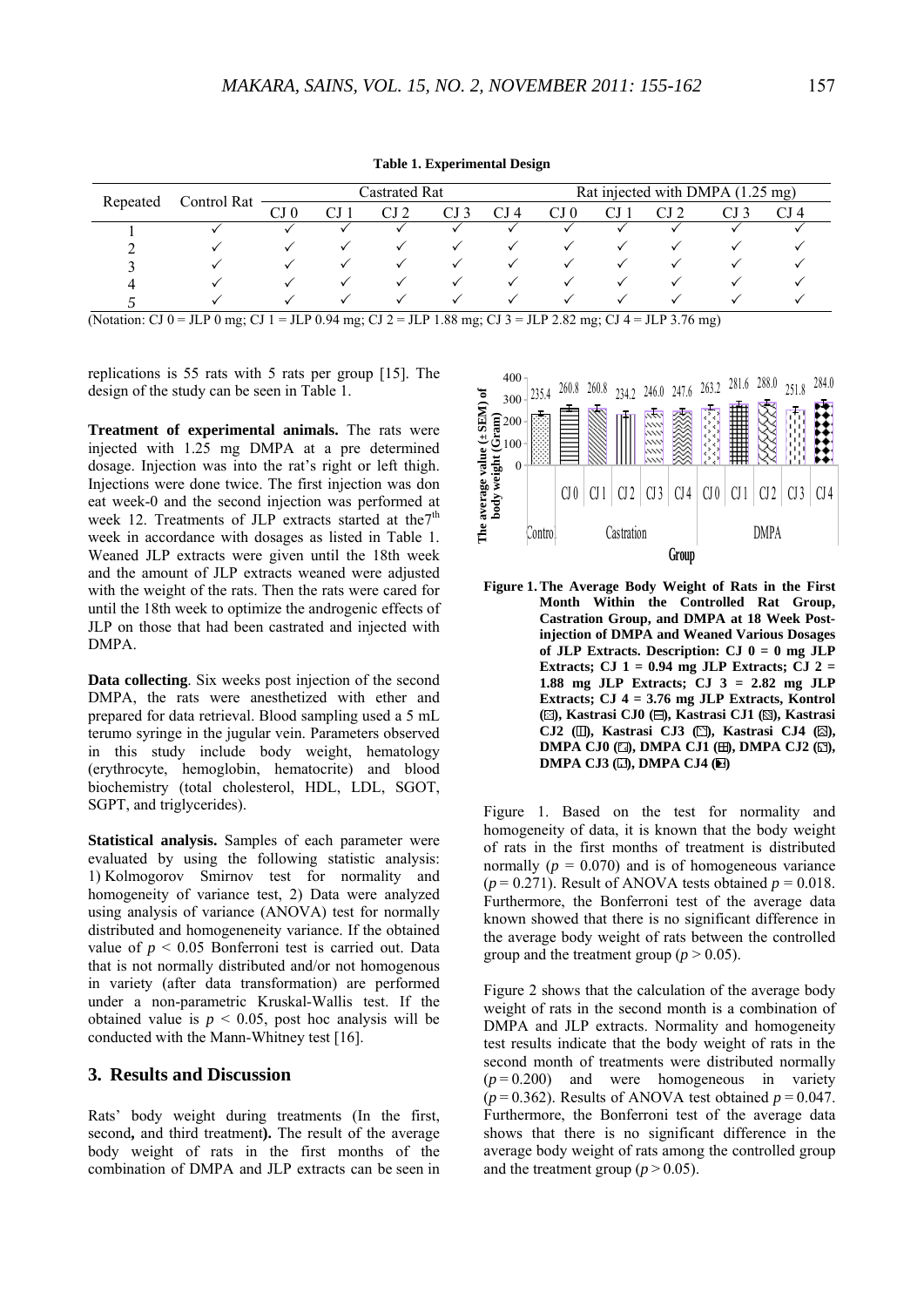The result of the average body weight of rats in the third months of combination DMPA and JLP extract scan be seen in Figure 3. Based on the test for normality and homogeneity of data, it is known that the body weight of rats in the first months of treatment is distributed normally  $(p=0.200)$  and homogeneously  $(p=0.640)$ . Results of ANOVA tests obtained  $p = 0.072$ . Furthermore, the Bonferronitest of the average data shows that there is no significant difference in the average body weight of rats between the controlled group and the treatment group ( $p > 0.05$ ).

**Hematologyvalues** (**erythrocytes, hemoglobin, hematocrite**). Figure 4 shows results from the calculation of the average value of rat erythrocytes. Normality and homogeneity test results show that the erythrocytes value was distributed normally  $(p = 0.200)$ and it was homogeneous in variety  $(p = 0.051)$ . Results of ANOVA test obtained  $p = 0.000$ . Furthermore, the Bonferroni test of the average data shows that there is no significant difference in the average erythrocyte of rats between the controlled group and the treatment group( $p > 0.05$ ).

The result of the average hemoglobin of rats can be seen in Figure 5. Based on the test for the normality and the homogeneity of data, it is known that the value of hemoglobin is distributed normally ( $p = 0.200$ ) and is homogeneous in variety ( $p = 0.515$ ). Results from the ANOVA tests obtained  $p = 0.002$ . Furthermore, the Bonferroni test of the average data shows that there is no difference in the average value of hemoglobin of rats significantly between the controls with the treatment group ( $p > 0.05$ ). From the Bonferroni test it is known that castrated rats in the CJ 0 group have hemoglobin



**Figure 2. The Average Body Weight of Rats in the Second Month of Control Group Rat, Castration, and DMPA at 18 Week Post-injection of DMPA and Weaned Various Dosages of JLP Extracts. Description: CJ 0 = 0 mg JLP Extracts; CJ 1 = 0.94 mg JLP Extracts; CJ 2 = 1.88 mg JLP Extracts; CJ 3 = 2.82 mg JLP Extracts; CJ 4 =**  3.76 mg JLP Extracts. Kontrol (**E**), Kastrasi CJ0 (**E**), Kastrasi CJ1 ( $\boxtimes$ ), Kastrasi CJ2 ( $\boxplus$ ), Kastrasi CJ3 ( $\boxdot$ ), Kastrasi CJ4 ( $\boxdot$ ), DMPA CJ0 **( ), DMPA CJ1 ( ), DMPA CJ2 ( ), DMPA CJ3 ( ), DMPA CJ4 ( )**

levels that were significantly lower than the DMPA group CJ 0  $(p = 0.026)$ , DMPA CJ 1  $(p = 0.033)$ , and DMPA CJ 2 ( $p = 0.002$ ).

Figure 6 shows the results of the calculation of the average value of the hematocrite of rats. The results from the normality test showed that the hematocrite value is not distributed normally  $(p = 0.000)$ . Once the data is transformed with  $1 \times x$ , the obtained data are distributed normally ( $p = 0.256$ ). From the results of the homogeneity test, the data is homogeneous in variety



**Figure 3. The Average Body Weight of Rats in the Third Month of Control Group Rat, Castration, and DMPA at 18 Week Post-injection of DMPA and Weaned Various Dosages of JLP Extracts. Description:** CJ  $0 = 0$  mg JLP Extracts; CJ  $1 =$ **0.94 mg JLP Pepper Extracts; CJ 2 = 1.88 mg JLP Pepper Extracts; CJ 3 = 2.82 mg JLP Extracts; CJ 4 = 3.76 mg JLP Extracts. Kontrol (** $\boxdot$ **)**, Kastrasi CJ0 ( $\boxdot$ ), Kastrasi CJ1 ( $\boxdot$ ), Kastrasi CJ2 (II), Kastrasi CJ3 ( $\textcircled{1}$ ), Kastrasi CJ4 ( $\boxtimes$ ), DMPA CJ0 ( $\boxdot$ ), DMPA CJ1 ( $\boxplus$ ), **DMPA CJ2 (** $\boxtimes$ **), DMPA CJ3 (** $\boxdot$ **), DMPA CJ4 (** $\boxdot$ **)** 



**Figure 4. The Average Erythrocyte Value of Control Group Rat, Castration, and DMPA at 18 Week Post-injection of DMPA and Weaned Various Dosages of Javanese Long Pepper Extracts. Description:** CJ  $0 = 0$  mg JLP Extracts; CJ  $1 =$ **0.94 mg JLP Pepper Extracts; CJ 2 = 1.88 mg JLP Pepper Extracts; CJ 3 = 2.82 mg JLP Pepper Extracts; CJ 4 = 3.76 mg JLP Extracts.**  Kontrol ( $\boxtimes$ ), Kastrasi CJ0 ( $\boxminus$ ), Kastrasi CJ1 ( $\boxtimes$ ), Kastrasi CJ2 (II), Kastrasi CJ3 (<sup>S]</sup>), Kastrasi CJ4 ( $\boxtimes$ ), DMPA CJ0 ( $\boxdot$ ), DMPA CJ1 ( $\boxplus$ ), DMPA CJ2 ( $\boxtimes$ ), DMPA CJ3 ( $\boxdot$ ), DMPA CJ4 ( $\Box$ )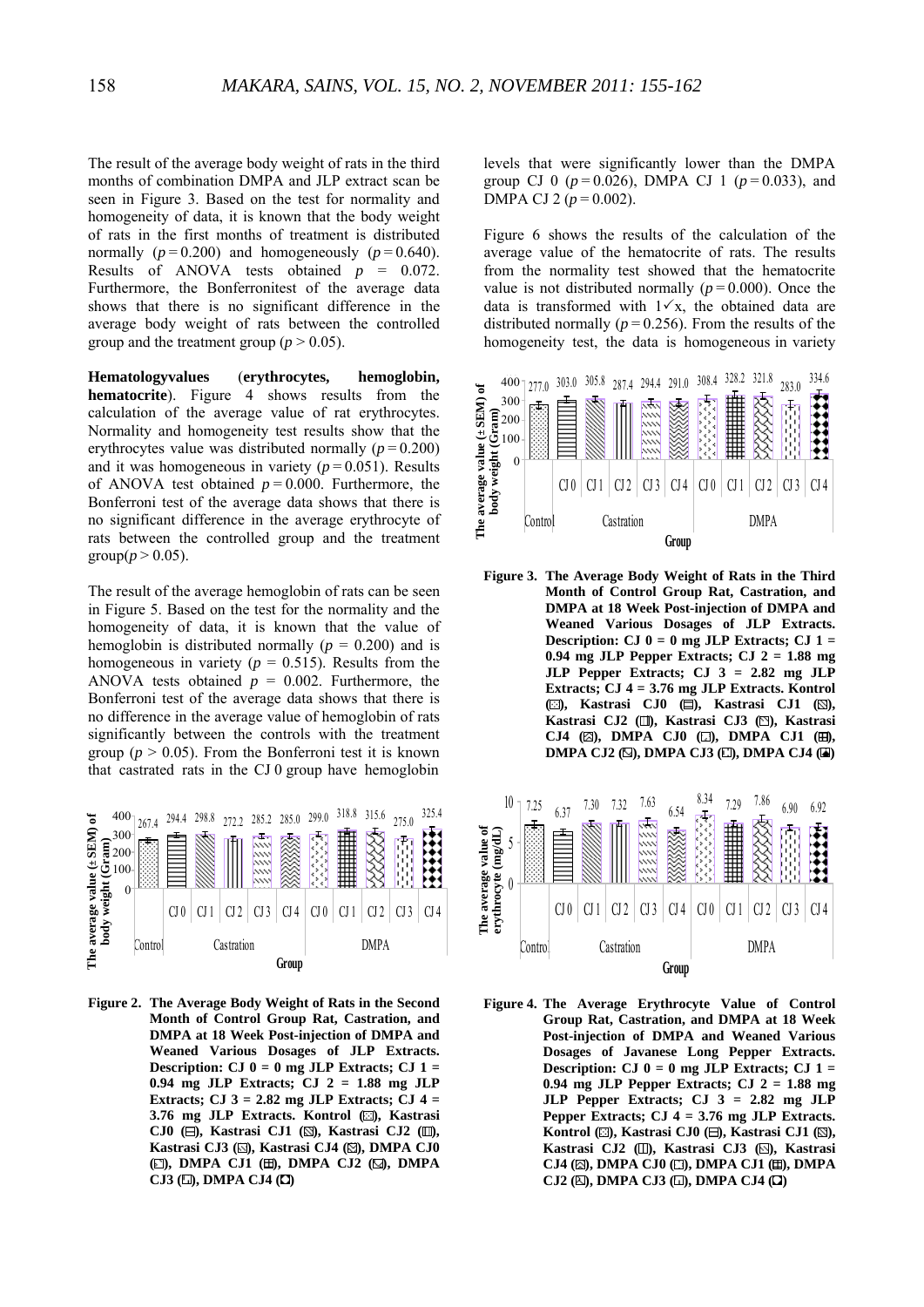$(p=0.304)$ . Results of ANOVA test obtained  $p=0.000$ . Furthermore, the Bonferroni test of the average data is significantly different in the average number of the hematocritic rats between the controlled group and the treatment group CJ 0 castrated group has a hematocrite value that is significantly lower than the CJ 1 castrated group 1 ( $p = 0.029$ ), DMPA CJ 0 ( $p = 0.001$ ), DMPA CJ 1 ( $p = 0.020$ ), and DMPA CJ 2 ( $p = 0.000$ ). CJ 2 hematocrite values in the castrated group were significantly lower than the DMPA group CJ 0  $(p=0.017)$  and DMPA CJ 2  $(p=0.002)$ . CJ 2 DMPA group had hematocrite values that were significantly higher than the CJ 3 DMPA group  $(p = 0.032)$ .



**Figure 5. The Average Hemoglobin Value of Control Group Rat, Castration, and DMPA at 18 Week Post-injection of DMPA and Weaned Various Dosages of JLP Pepper Extracts. Description: CJ 0 = 0 mg JLP Pepper Extracts; CJ 1 = 0.94 mg JLP Pepper Extracts; CJ 2 = 1.88 mg JLP Pepper Extracts; CJ 3 = 2.82 mg JLP Pepper Extracts; CJ 4 = 3.76 mg JLP Pepper Extracts.**  Kontrol (**E**), Kastrasi CJ0 (**E**), Kastrasi CJ1 (**N**), Kastrasi CJ2 (II), Kastrasi CJ3 (II), Kastrasi CJ4 (**E**), DMPA CJ0 (**E**), DMPA CJ1 (**H**), DMPA CJ2 ( $\boxtimes$ ), DMPA CJ3 ( $\boxdot$ ), DMPA CJ4 ( $\boxdot$ )



**Figure 6. The Average Hematocrite Value of Control Group Rat, Castration, and DMPA at 18 Week Post-injection of DMPA and Weaned Various Dosages of JLP Extracts. Description: CJ 0 = 0 mg JLP Extracts; CJ 1 = 0.94 mg JLP Extracts; CJ 2 = 1.88 mg JLP Extracts; CJ 3 = 2.82 mg JLP Extracts; CJ 4 = 3.76 mg JLP Extracts.**  Kontrol (**E**), Kastrasi CJ0 (**E**), Kastrasi CJ1 (**S**), Kastrasi CJ2 (II), Kastrasi CJ3 (I), Kastrasi **CJ4 (2), DMPA CJ0 (3), DMPA CJ1 (H), DMPA CJ2 (** $\boxtimes$ **), DMPA CJ3 (** $\boxtimes$ **), DMPA CJ4 (** $\boxtimes$ **)** 

**Analysis of blood biochemicals (SGPT, SGOT, total cholesterol, HDL, LDL, and triglycerides)**. The results of the calculation of the average value of SGPT is shown in Figure 7 below. Based on the test for normality and homogeneity, it is known that the value of SGPT is normally distributed  $(p=0.070)$  and is homogeneous in variety  $(p=0.409)$ . Results from the ANOVA test obtained a significant value of 0.063. This means that there is no significant difference in SGPT values between all groups.

The results of the calculation of the average value of SGOT are shown in Figure 8. The results of the normality tests show that the value of SGOT data is not



**Figure 7. The Average SGPT Value of Control Group Rat, Castration, and DMPA at 18 Week Postinjection of DMPA and Weaned Various Dosages of JLP Extracts. Description: CJ 0 = 0 mg JLP Extracts; CJ 1 = 0.94 mg JLP Extracts; CJ 2 = 1.88 mg JLP Extracts; CJ 3 = 2.82 mg JLP Extracts; CJ 4 = 3.76 mg JLP Extracts.**  Kontrol (**E**), Kastrasi CJ0 (**E**), Kastrasi CJ1 (**N**), Kastrasi CJ2 (II), Kastrasi CJ3 ( $\textcircled{S}$ ), Kastrasi CJ4 ( $\boxtimes$ ), DMPA CJ0 ( $\boxdot$ ), DMPA CJ1 ( $\boxplus$ ), **DMPA CJ2 (** $\boxtimes$ **), DMPA CJ3 (** $\boxdot$ **), DMPA CJ4 (** $\boxdot$ **)** 



**Figure 8. The Average SGOT Value of Control Group Rat, Castration, and DMPA at 18 Week Postinjection of DMPA and Weaned Various Dosages of JLP Extracts. Description: CJ 0 = 0 mg JLP Extracts; CJ 1 = 0.94 mg JLP Extracts; CJ 2 = 1.88 mg JLP Extracts; CJ 3 = 2.82 mg JLP Extracts; CJ 4 = 3.76 mg JLP Extracts.**  Kontrol ( $\Box$ ), Kastrasi CJ0 ( $\Box$ ), Kastrasi CJ1 ( $\Box$ ), Kastrasi CJ2 (II), Kastrasi CJ3 (II), Kastrasi CJ4 ( $\boxtimes$ ), DMPA CJ0 ( $\boxdot$ ), DMPA CJ1 ( $\boxplus$ ), **DMPA CJ2 (E), DMPA CJ3 (E), DMPA CJ4 (E)**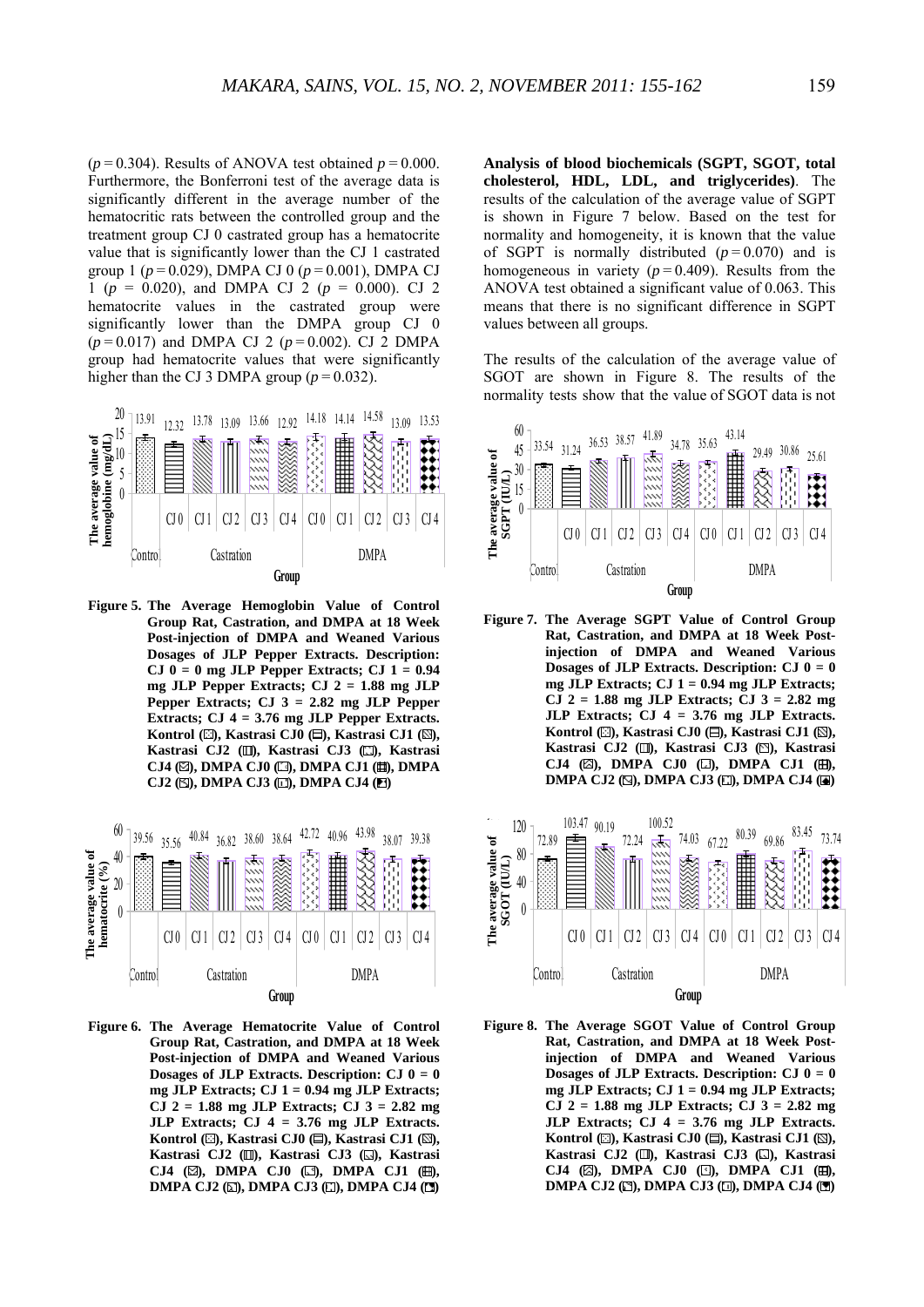Distributed normally  $(p = 0.002)$ . The results of the transformation of data with  $1\sqrt{x}$  produces data that SGOT value sare distributed normally  $(p=0.200)$ . Based on the homogeneity test, it is known that the data of SGOT value is homogeneous in variety  $(p=0.373)$ . Results of ANOVA test obtained  $p = 0.000$ . Furthermore, the Bonferroni test shows that there is no significant difference in the average value of SGOT in rats between the controlled group and the treated group  $(p > 0.05)$ . The Bonferroni test showed CJ 0 castrated group has a value of SGOT that is significantly higher than the CJ 2 castrated group  $(p=0.025)$ , DMPA CJ 0 (0.006), and DMPA CJ 2 (0.022). CJ 3 SGOT value castrated group was significantly higher than the DMPA group CJ 0 ( $p = 0.020$ ).

The results of the calculation of the average value of the total cholesterol of rats (Figure not shown) and the results of the normality tests show that the value of total cholesterol data is not distributed normally ( $p = 0.005$ ). After transforming the data with  $1\overline{3}x$ , the total cholesterol value data obtained are distributed normally  $(p = 0.200)$ . The homogeneity test of the data value shows that the total cholesterol is homogeneous in variety ( $p = 0.365$ ). Results of ANOVA test obtained  $p = 0.000$ .

Furthermore, the Bonferroni test of the average showed that castrated group CJ 4 has a total cholesterol value that is significantly higher than the controlled group (*p* = 0.015), castrated CJ 0 (*p* = 0.029), DMPA CJ 1  $(p = 0.001)$ , and DMPA CJ 2  $(p = 0.001)$ .

The calculation of the average value of HDL rats shows in significant differences in the lowest and highest values (Figure not shown). The normality test data obtained from HDL values are not normally distributed  $(p=0.002)$ . Once the data is transformed with  $1\sqrt{x}$ , the data obtained showed that HDL values are distributed normally  $(p = 0.179)$ . Homogeneity test results indicate that the data value of HDL are homogeneous in variety  $(p=0.881)$ . Results of ANOVA test obtained  $p=0.936$ . This means that there is no significant difference in HDL values between all groups.

The results of the calculation of the average value of LDL (Figure not shown), based on the normality test on data values, shows that LDL is not normally distributed  $(p=0.004)$ . The results of the transformation of data with 1√x show that the data obtained for the LDL value is distributed normally  $(p = 0.200)$ . Homogeneity of data obtained from the testis not homogeneous in variety  $(p=0.027)$ . For that reason, the Kruskal Wallis test was conducted and obtained  $p = 0.022$ . Results of the Mann Whitney test shows that LDL values of the castrated CJ 4 group rats were significantly higher than the control group  $(p=0.028)$ , whereas rats in the CJ 0 DMPA group had LDL values that were significantly higher than the control group ( $p = 0.009$ ).

The calculation of the average value of rat triglycerides (Figure not shown) and the results of normality and homogeneity test of the data show that the triglycerides value sare normally distributed  $(p=0.200)$ , but has a variety of data that is not homogeneous  $(p=0.036)$ . Once the data is transformed, triglyceride evalues by  $1\sqrt{x}$ , the data obtained homogeneous variety ( $p = 0.065$ ). Results of ANOVA test obtained is  $p = 0.000$ . Furthermore, Bonferroni tests of the average show that there are no significant differences in triglyceride evalues between the controlled group and the treated group. CJ 2 castrated group had triglyceride values that were significantly higher than the DMPA group CJ 0  $(p = 0.004)$  and DMPA CJ 2 ( $p = 0.029$ ). Furthermore, CJ 3 castrated group has a value of triglycerides that were significantly higher than the DMPA group CJ 0 (*p* = 0.003), DMPACJ1 (*p* = 0.037), and DMPA CJ 2  $(p=0.020)$ . CJ 4 triglyceride values of DMPA group were significantly higher than the DMPA group CJ 0  $(p=0.000)$ , DMPA CJ 1  $(p=0.007)$ , and DMPA CJ 2  $(p=0.004)$ .

The results of weighing the rats after three months (month-1, to-2, and 3) treatment with combinations of minimal dosages of DMPA and various dosages of JLP extracts showed that there were no significant differences in the body weight of rats between the controlled group and the treated group. This shows that the administration of the combination of the minimal dosage of DMPA and JLP extracts does not affect the body weight of rats. No changes in the body weight of rats were thought to be caused by the administration of DMPA dosages, and JLP extracts do not interfere with the consumption activity of rats during treatment. The dosage of DMPA and JLP extracts also cannot affect the activity and function of enzymes necessary for the protein synthesis processes in the cellular level. As a result, the absence of an increase inprotein synthesis would not have implications for increased body weight. According to Schotelius and Schottelius cit. Yurnadi [10], growth and increase in body weight are influenced by external and internal factors, such as food and hormones. Later in the study by Yurnadi *et al*. [10], in which rats are treated with DMPA injection for 4 months of treatment it showed that DMPA injections to rats did not affect body weight.

Handelsman [17] argued that the side effects arising from the male hormonal contraceptive are discomfort at the injection site and androgenic effects, such as acne, weight gain, hemoglobin and lipids [16]. Therefore, contraceptives that will be given to healthy men should be clearly identified with its effects on a short-term basis and a long-term basis. The most common medical reasons that cause discontinuities of the provision of contraceptive methods is acne (3%), changes in mood, be havior and decreased libido (4%), and incidental and idiosyncratic conditions(<1%) [4].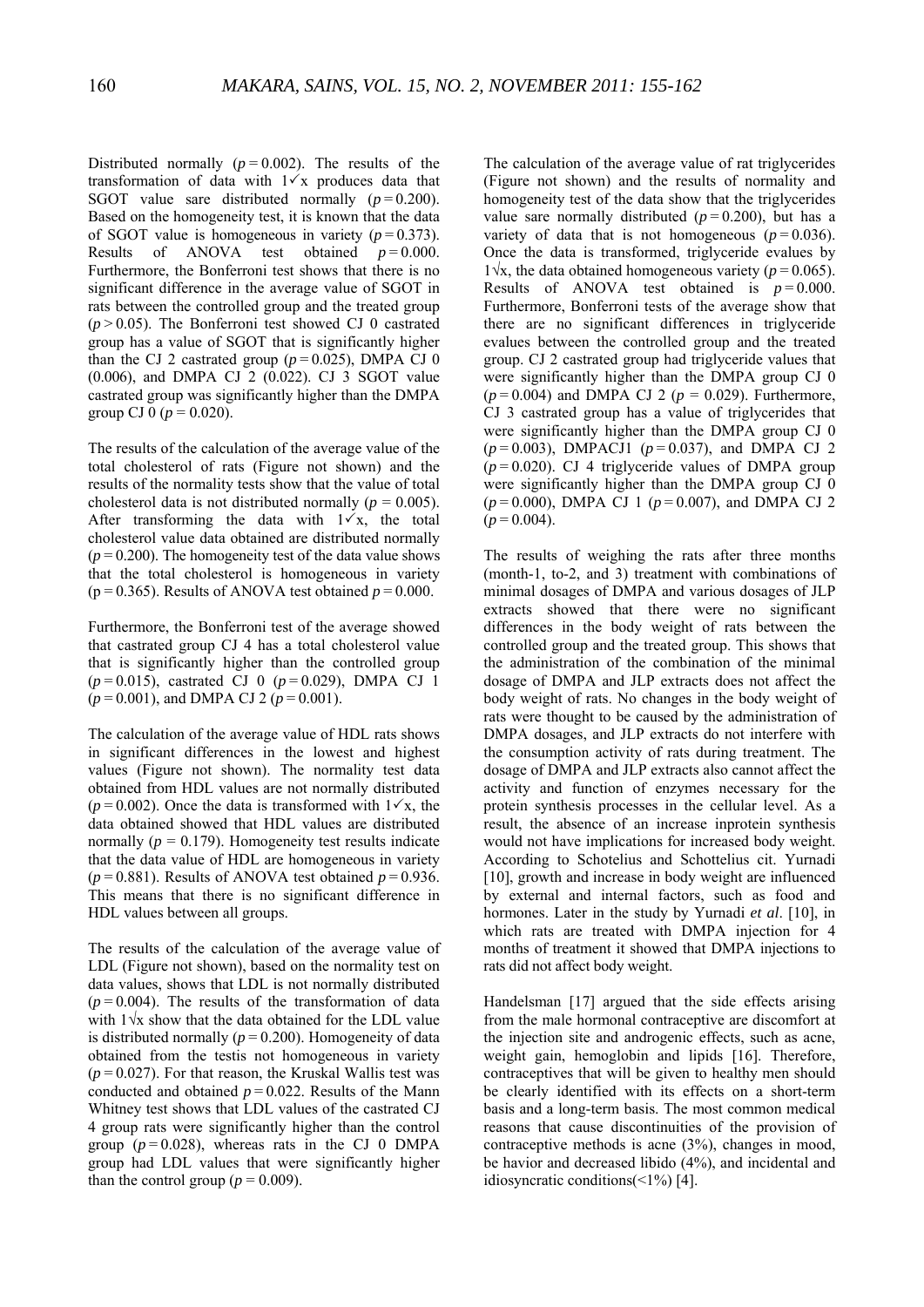Based on the research conducted by Mishell [18] on five cross-sectional studies comparing the provision of DMPA and controlled groups, weight gain occurred in volunteers who were given DMPA. Numerous longitudinal studies have also indicated that the use of DMPA showed an average weight gain between 1.5 to 4 kg in the first year and continues to grow in the next year. However, this study did not use a control group for comparison, soweight gain could have been caused by factors other than the use of DMPA. Analysis of the values of rat erythrocyte, hemoglobin and hematocrite showed no significant difference between the control groups with the treatment group. This shows that the injection of DMPA weaned by various dosages of extracts of JLP does not affect rats hematologically.

Based on a literature review, it was concluded that in general, the chemical or the chemical compound that acts as an aphrodisiac on JLP is an example of steroids, saponins, alkaloids, tannins and other compounds that can improve blood circulation [19].

Based on analysis of blood chemistry of SGPT, SGOT, triglycerides, and HDL values in the 18th week of treatment, there was no significant difference between the controlled groups and the treated group. The value of total cholesterol in the castrated rat group CJ 4 (81.09  $\pm$ 2.56 mg/dL) was significantly higher than the controls  $(57.88 \pm 0.94 \text{ mg/dL})$ . The high value of the total cholesterol was presumably because cholesterol is not used in the synthesis of testosterone. It is known that about 95% of testosterone is synthesized in Leydig cells [20], whereas castrated rats had no such cells. As a result, cholesterol in the body cannot be converted in to testosterone. The high value of total rat cholesterol may also originate from β-sitosterol compounds contained inextracts of JLP [19].

Several researches used a combination of male hormonal contraceptive regimens with progestin that produced 12-28% reduction on levels of high-density lipoprotein cholesterol (HDL). HDL is known to play a role in the fight against atherosclerosis through antioxidant and anti-inflammatory mechanisms as well as eliminating cholesterol from atherosclerotic lesions. However, according to Matthiesson and McLachlan [21], hormonal contraceptive clinical trials so far have a short-term duration, while the pathogenesis of coronary heart disease is long-term. Cit Meriggiola Matthiesson and McLachlan *et al*., [21] also cited a study conducted that showed reduced levels of hemoglobin, hematocrite and red blood cells by using cyproterone acetate (CPA). This may be due to the anti-androgenic effects of CPA on the bone marrow.

Phytosterols are compounds in plants similar to cholesterol in mammals. Both have the same structure, but differ in the side chain. Phytosterols are transported into the plasma and binds lipoproteins, such as cholesterol, and then under go fatty acid esterification by lecithin cholesterol acyltransferase (LCAT). Phytosterol in the liver secretes are efficient, but in other tissues the phytosterols accumulate, especially in the adrenal glands, ovaries and testes. Furthermore, these networks will convert phytosterols into steroid hormones. Cholesterol biosynthesis from acetyl-CoA is a gradual path way that involves 19 enzymatic reactions. Conversion of lanosterol (the first sterol formed) into cholesterol requires several stages. The saturation of double bonds in the C-24 is catalyzed by sterol  $\Delta^{24}$ -reductase enzyme [22].

The results of the analysis on LDL value showed that the LDL level of the castrated groups CJ 4 (30.42  $\pm$  2.15) mg/dL) and CJ 0 DMPA  $(27.52 \pm 1.40 \text{ mg/dL})$  was significantly higher than in the controlled group  $(16.37\pm$ 0.26 mg/dL). Smith and Mangkoewidjojo [23] reported that the normal value of the LDL limit for rats is 47-82 mg/dL. The value of LDL data of rats in this studyis generally lower than the limit value of LDL reported by Smith and Mangkoewidjojo [23]. Furthermore, if the data value of LDL data is compared with levels of total rat testosterone, it can be presumed that low rat testosterone level sare caused by low LDL values. According to Strauss and Penning [24] and Miller [25], testosterone is synthesized from cholesterol which is mostly derived from plasma proteins of LDL, but can also be synthesized de novo from acetate in Leydig cells.

Gu *et al*. [24] reported that the total cholesterol, LDL, and trigliceride in every treated group returned to their normal level during the recovery time. Matthiesson and McLachlan [20] added that so far the hormonal contraception clinical study has always been conducted over a short period of time, and thus it was safe to be used.

Based on the research of acute toxicity in rats, the injection of JLP was included into the relatively harmless category [25]. Furthermore, Isnawati *et al*. [13] also reported that the simplicia of JLP resulted in negative mutagenic, so it did not cause any genetic mutation.

Traditional medicine is still widely used by the public, especially in the middle and lower classes and also due to the emergence of the 'back to nature' trend. The advantage of traditional medicine in comparison with modern medicines, a side from producing relatively low side effects, is that a mixture of different components create a synergistic effect as one plant has more than one pharmacological effect [26].

### **4. Conclusion**

The combination of the minimal dosage of DMPA and weaned various dosages JLP extracts affect the value of